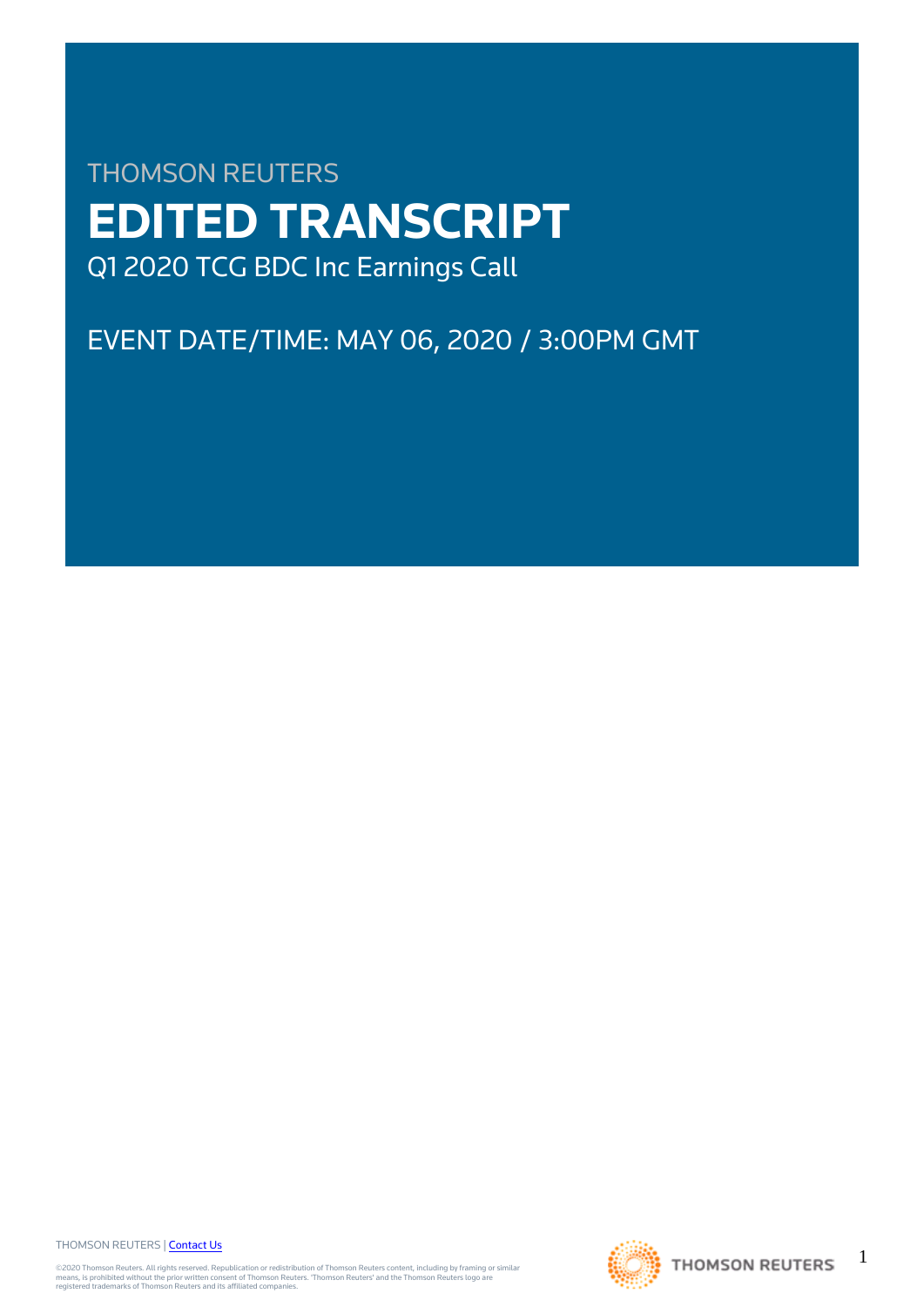### **CORPORATE PARTICIPANTS**

**Daniel F. Harris** TCG BDC, Inc. - Head of IR **Linda Pace** TCG BDC, Inc. - Chairperson, CEO & President **Taylor Boswell** TCG BDC, Inc. - CIO of Direct Lending **Thomas M. Hennigan** TCG BDC, Inc. - CFO & Chief Risk Officer

### **CONFERENCE CALL PARTICIPANTS**

**Arren Saul Cyganovich** Citigroup Inc, Research Division - VP & Senior Analyst **Finian Patrick O'Shea** Wells Fargo Securities, LLC, Research Division - VP and Senior Equity Analyst **Richard Barry Shane** JP Morgan Chase & Co, Research Division - Senior Equity Analyst **Ryan Patrick Lynch** Keefe, Bruyette, & Woods, Inc., Research Division - MD

### **PRESENTATION**

### **Operator**

Ladies and gentlemen, thank you for standing by, and welcome to TCG BDC's First Quarter 2020 Earnings Call. (Operator Instructions) Please be advised that today's conference may be recorded. (Operator Instructions) I would now like to hand the conference over to your host, Head of Investor Relations, Daniel Harris. Sir, please go ahead.

### **Daniel F. Harris TCG BDC, Inc. - Head of IR**

Thank you, operator. Good morning, and welcome to TCG BDC's First Quarter 2020 Earnings Call. Last night, we issued an earnings press release and detailed earnings presentation with our quarterly results, a copy of which is available on TCG BDC's Investor Relations website.

Following our remarks today, we will hold a question-and-answer session for analysts and institutional investors. This call is being webcast, and a replay will be available on our website.

Any forward-looking statements made today do not guarantee future performance and undue reliance should not be placed on them. These statements are based on current management expectations and involve inherent risks and uncertainties, including those identified in the Risk Factors section of our annual report on Form 10-K that could cause actual results to differ materially from those indicated.

TCG BDC assumes no obligation to update any forward-looking statements at any time.

With that, I'll turn the call over to our Chief Executive Officer, Linda Pace.

### **Linda Pace TCG BDC, Inc. - Chairperson, CEO & President**

Thank you, Dan. Good morning, everyone, and thank you for joining us on our call this morning to discuss our first quarter 2020 results. Joining me on the call today is our Chief Investment Officer, Taylor Boswell; and our Chief Financial Officer, Tom Hennigan.

The current global health and economic crisis is unprecedented and before we focus on our business, I want to start by thanking all of the frontline workers, health care and EMS professionals for keeping us safe and our communities operating.

Our thoughts are with all of the people and families across the globe that have been impacted by this health crisis. Our priority has been and remains the health and safety of our investment and operating teams at Carlyle. And equally as important, our focus remains on supporting our portfolio of companies. I'd like to focus my remarks today across 3 areas: first, highlighting the strong position of our company as we entered the crisis; second, discussing how we're benefiting from our relationship with Carlyle; and third, a quick review of our quarterly results with a focus on the actions we've taken over the last month to improve our financial leverage and flexibility.

I'll start by discussing the strength of our platform as we entered this crisis.

Our company implemented significant changes over the course of 2019 as we worked hard to optimize our portfolio and improve our





### THOMSON REUTERS | [Contact Us](https://my.thomsonreuters.com/ContactUsNew)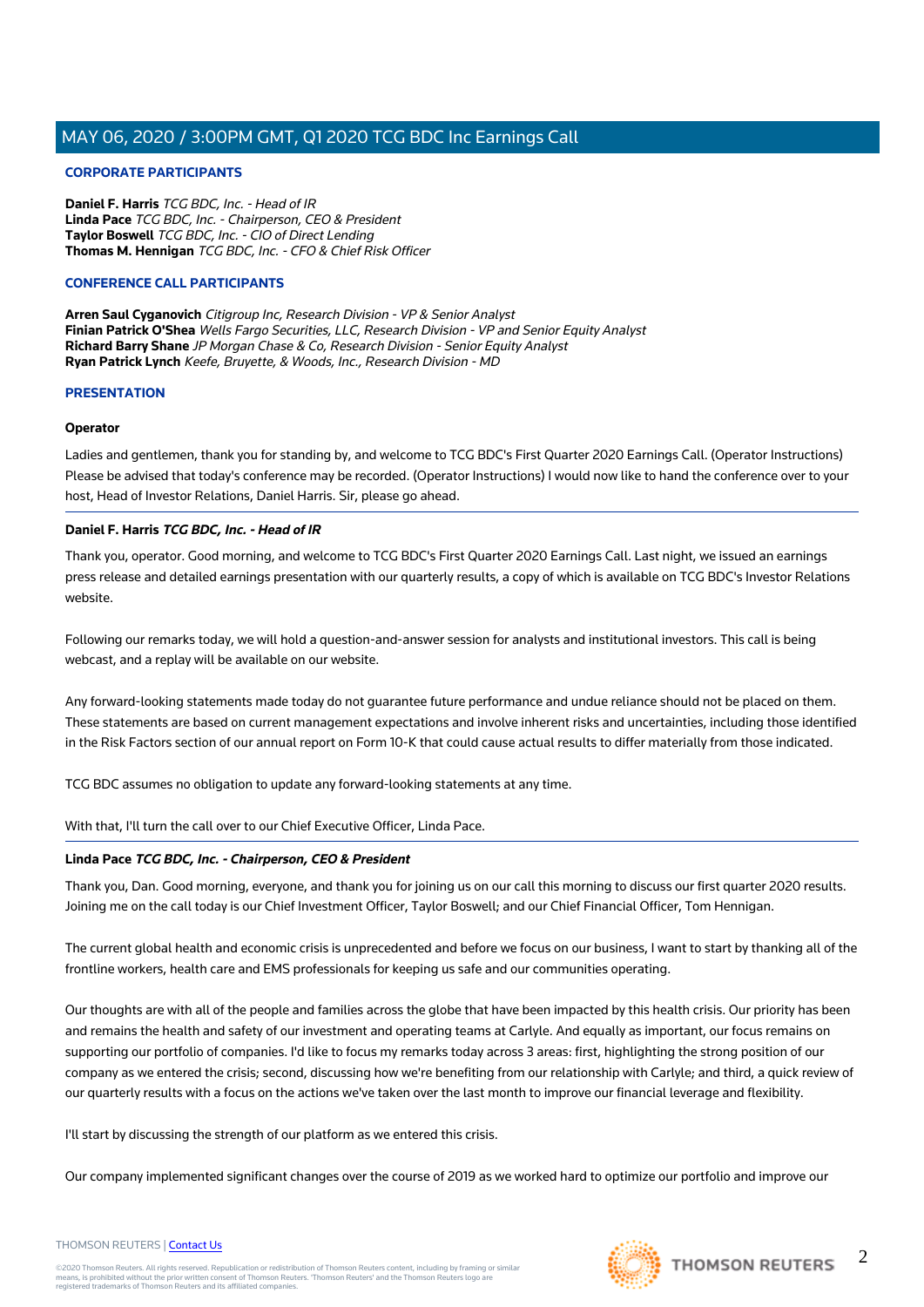investment process. And as a result, we began 2020 in a strong position with good momentum. Our portfolio construction approach remains unchanged to maintain a diversified, high-quality first lien work portfolio currently comprised of 73% first lien loans with an average obligor size less than 1%. We have strategically positioned our portfolio to have half of the exposure to cyclical sectors and the market indices. As a result, as we enter this crisis, we have no direct exposure to upstream oil and gas and just over 1% invested in the retail sector.

And in addition, it is worth reiterating what we highlighted on last quarter's call, which is that we nearly eliminated our exposure to the last-out CUP unitranche program. A driver of historical credit underperformance prior to this recent market turmoil. That is not to say our portfolio won't experience some level of realized losses over the longer term. Of course, it will. The U.S. economy is in the early stages of a sharp deceleration, and there is a high level of remaining uncertainty.

That said, as of the end of the first quarter, 98% of our borrowers made regular payments so we would not be surprised by some level of payment volatility over the next few quarters. Ultimately, the duration and depth of this crisis will dictate the impact across our portfolio. But as we sit here today, we like our positioning. Second, our Carlyle affiliation provides us access to world-class investment and operational capabilities, most BDCs simply can't match. For instance, we benefit from a deep and experienced team of dedicated workout professionals. We've possess competitive advantages in accessing capital on attractive terms, and we benefit from Carlyle's centralized, economic and government affairs teams, which help us effectively navigate rapidly changing economic and regulatory environments.

In addition, earlier in April, Carlyle's Head of Global Credit, Mark Jenkins, joined our Board of Directors. With over 30 years of credit experience across several cycles, Mark's appointment brings a tremendous amount of experience to an already strong team, and we view it as a clear benefit for both our company and our shareholders.

Finally, let me move on to an overview of results for the quarter, our dividend and capital position. As you know, we prereleased ranges for several earnings metrics for our first quarter, and generally finalized results at the top end of the ranges. We generated net investment income of \$0.42 per share, alongside our previously declared regular first quarter dividend of \$0.37. Net asset value per share declined 14% quarter-over-quarter to \$14.18 from \$16.56 last quarter. Our portfolio experienced \$2.57 in realized and unrealized losses, with nearly 2/3 of that loss due to spread widening of market yield benchmarks.

The accretion to NAV from share repurchases this quarter was \$0.14 per share. During the quarter, we repurchased \$16 million in shares and since inception through today have utilized \$86 million of our \$100 million authorization. However, we believe that preserving capital in the current environment is a primary objective and we expect to slow or pause our repurchase activity in the second quarter. That said, we continue to believe our current share price does not capture the significant value of TCG BDC's earnings stream and balance sheet and represents a significant investment opportunity.

Let me shift to a discussion on our dividend. As we have previously mentioned, our company has earned net investment income in excess of our regular dividend every quarter since our IPO, a trend which continued in the first quarter. For the second quarter, we are announcing our regular dividend of \$0.37 per common share, and Tom will provide additional color on how we are evaluating future dividend levels.

Regarding leverage and capital positioning, the severe mark-to-market impacts of markets selloff temporarily moved us outside of our target leverage range at quarter end. However, we are pleased to report that we have taken significant proactive steps, including selective asset sales over the last month to reduce our leverage.

And as Tom will detail, we are now, on a net basis, operating back within our target range of 1 to 1.4x. We feel that our liquid and well-capitalized balance sheet will position us to both weather downside and also take advantage of attractive new investment opportunities.

Furthermore, we announced yesterday that we closed a \$50 million investment in CGBD by Carlyle. This will be in the form of convertible preferred equity with a conversion price struck at \$9.50. We believe this instrument is extremely attractive economically to CGBD and its

### THOMSON REUTERS | [Contact Us](https://my.thomsonreuters.com/ContactUsNew)

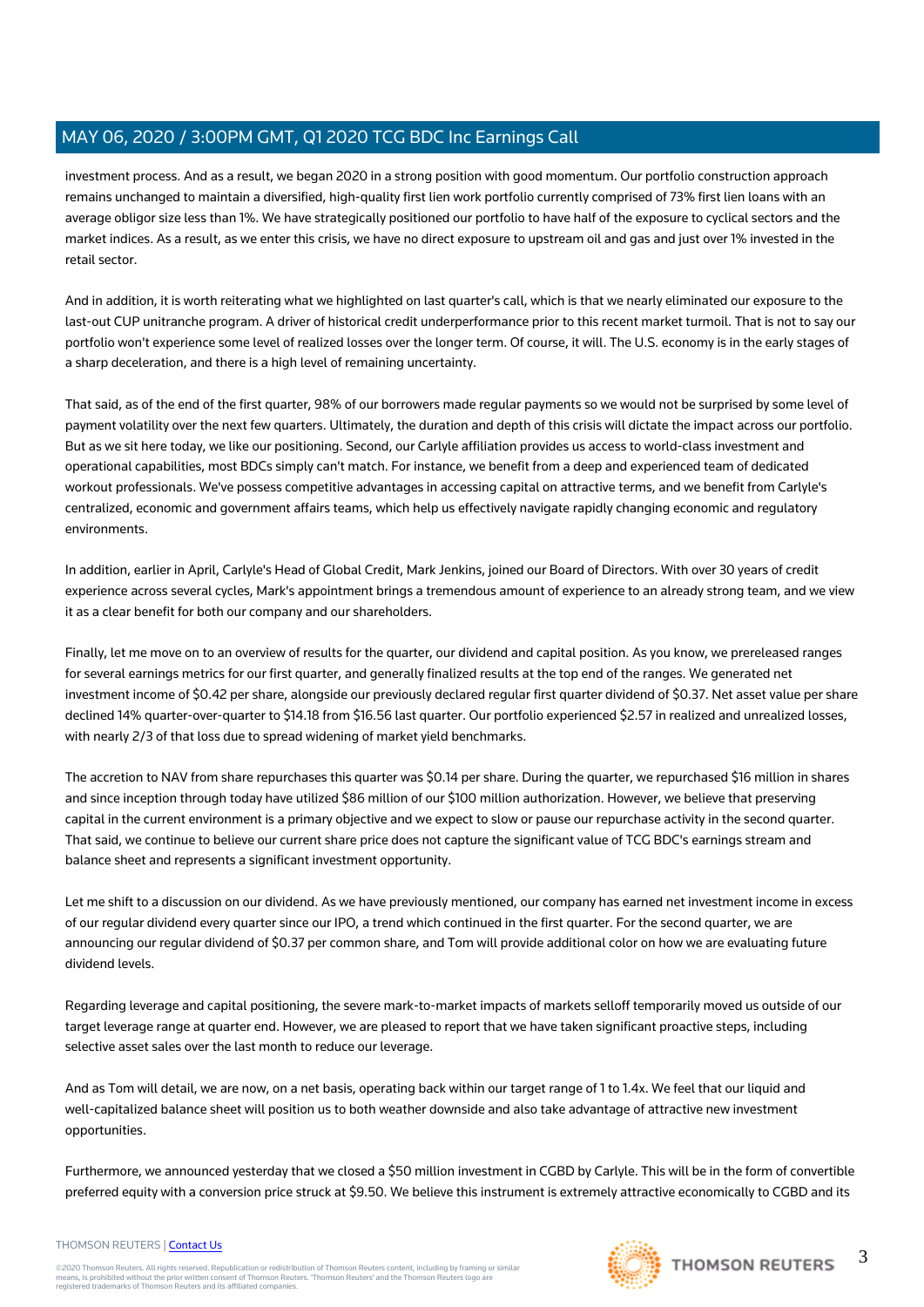shareholders. With no immediate dilutive impact and a dividend yield inside that of our common shares.

Furthermore, as preferred equity, the instrument significantly increases CGBD's financial flexibility, creating capacity under our existing debt facilities, requiring no cash payments, having no meaningful covenants and positioning us well to access third-party capital markets in the future if needed.

Finally, with an as-converted ownership stake of approximately 17% held by Carlyle, its employees and founders, we believe this investment strongly reinforces Carlyle's alignment with CGBD shareholders.

Given the environment, though, we plainly state that neither the asset sales of the last month nor yesterday's capital raise were conducted under any form of stress or duress. Rather, we have been moving proactively and aggressively since the onset of the crisis to ensure that CGBD's balance sheet maintains ample flexibility to maximize value even in the most severe economic scenarios.

While we do not know what the future holds, we do feel strongly that we are currently very well positioned. I'd like to thank each of you for your time and partnership. Let me now hand the call over to our Chief Investment Officer, Taylor Boswell.

### **Taylor Boswell TCG BDC, Inc. - CIO of Direct Lending**

Thank you, Linda, and thanks to everyone on the call this morning for their interest in and support of CGBD. Our last earnings call was in late February. And what a difference 2 months has made. At that time, COVID-19 was a vastly underestimated health and economic threat, and credit markets were at their tightest in years. Now we are experiencing the largest economic shock in 70 years, accompanied by the second largest selloff in the history of leveraged credit markets. The severity of this crisis has been compounded by its suddenness, with a sharp reversal from an up into the right world to today's contractionary economic environment. Despite a rapid recovery in asset values in recent weeks, we remain cautious at Carlyle on the trajectory of the fundamental economy. As we are seeing not only significant disruption to the earnings power of corporations directly impacted by this crisis, but also the beginning of downstream impacts across the broader economy.

Immense uncertainty remains. But from what Carlyle can see, it is our expectation that the recovery will progress in fits and starts and take longer than we all would hope.

In credit, while March's liquid market selloff was by any measure severe, markets function reasonably well throughout, characterized by orderly concern but not panic. With economic uncertainty and deeply discounted secondary trading levels, March primary deal volumes in both liquid and private credit markets effectively came to a standstill.

In April, we have seen early signs of healing in primary markets and emerging demand for private credit solutions. While traditional M&A financing will likely slow, significant capital will be required across the economy to allow borrowers to bridge through the COVID-19 environment. We see a compelling investment opportunity forming. At the same time and perhaps most consequentially for our business, competition has thinned as for a variety of reasons, a significant number of competitors have been forced to pull back from the market. This supply/demand imbalance will accrue to the benefit of competitively advantaged platforms with staying power, and we expect CGBD shareholders to benefit materially from the same.

With regards to the crisis' impact on existing private credit portfolios, we expect it will have 3 distinct stages:

First, a liquidity squeeze, characterized by unprecedented calls on revolving credit facilities from borrowers and significant mark-to-market valuation impacts. Without a properly constructed balance sheet, these pressures could significantly strain liquidity. Happily, this stage appears behind us. And as you heard from us in our prerelease, CGBD navigated it extremely well, meeting all calls on our capital in a timely fashion, needing no amendments from our lenders, and requiring no emergency funding.

In stage 2, we consider it likely that the severe macroeconomic impacts of this crisis will generate significant amendment activity across covenanted levered credit portfolios, including our own. We expect this will play out over the coming 3 to 4 months. This is not a bad thing as covenants allow lenders to come to the table early and preserve value. That said, depending on their quantity, magnitude and

### THOMSON REUTERS | [Contact Us](https://my.thomsonreuters.com/ContactUsNew)

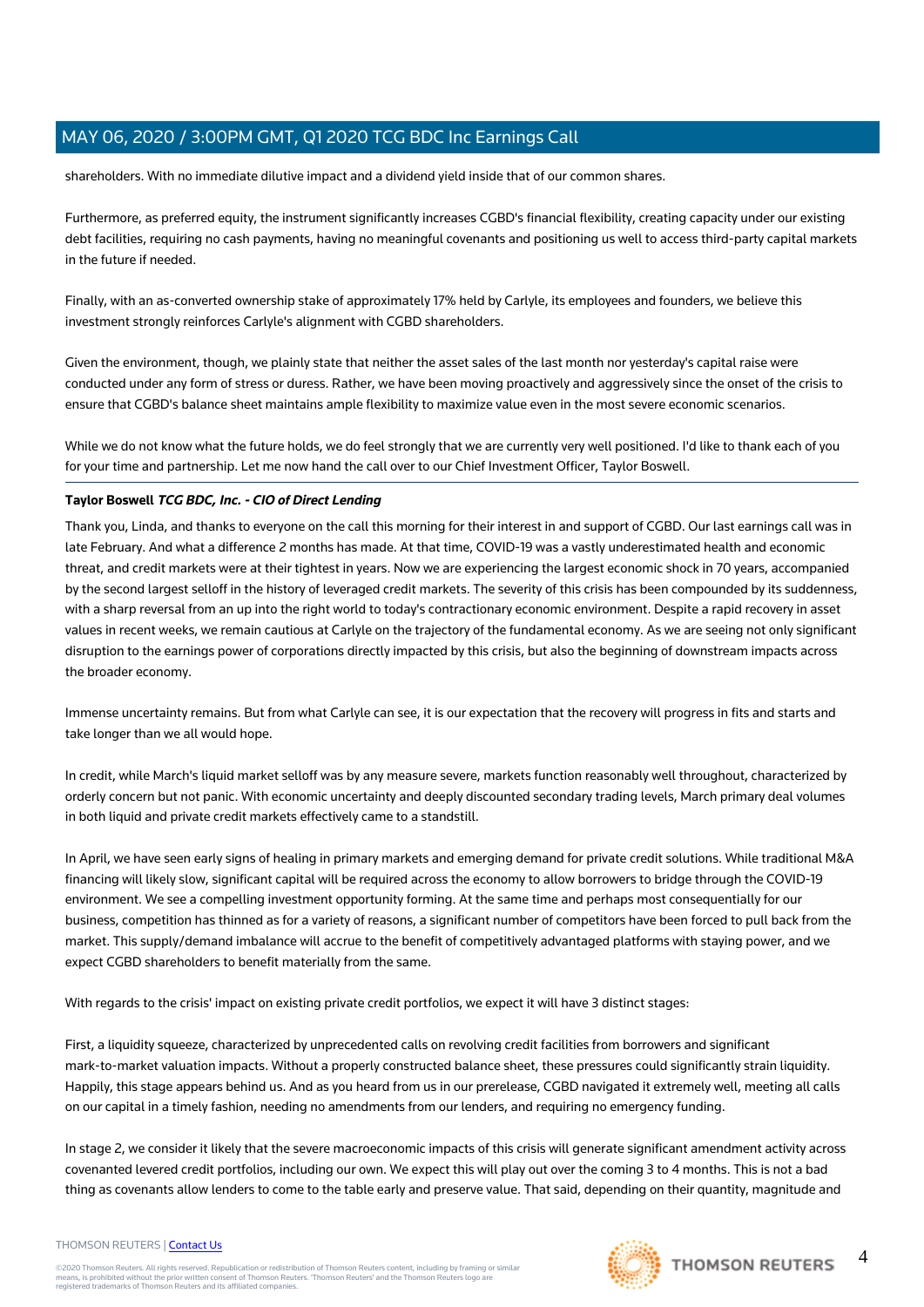nature, these amendments could impact income generation and borrowing base eligibility of assets. Therefore, in this stage, it remains critical to maintain flexibility on the right-hand side of one's balance sheet. Our desire to remove downside risk as we pass through stage 2 of this crisis, is why we have taken proactive and decisive action over the last month to fortify our already strong balance sheet position. Specifically, since quarter end, we have sold over \$150 million of assets at attractive prices. And as announced yesterday, we raised \$50 million of preferred equity on compelling terms. These actions have allowed us to rapidly reestablish leverage within our target range despite March's mark-to-market shock and ensure CGBD will have ample flexibility to absorb even the most severe economic downside cases.

Stage 3 entails the hard work of value maximization. Partnering with our borrowers to preserve value and maximize realized proceeds at the individual position and portfolio level. This is likely a year-long exercise, and it is far too early in this process for us to call any shots here.

But as Linda mentioned, we very much like our relative portfolio position as well as the performance of our portfolio out of the gate.

To provide more color on our approach to stage 3, we have since early March, been engaged in a deep assessment of our portfolio's exposure to this crisis, with focus on the earnings impact, liquidity profiles and normalized valuations of each of our portfolio companies. As you would expect, we have been in continuous contact with our borrowers, management teams and owners throughout this period. Immense effort has been deployed here. The team has performed fantastically, and we are confident we have our arms around this critical work stream. Our focused credit exposures in this effort will be our investments in hotel, gaming and leisure and food and beverage, each below 5% of our portfolio as well as our investments in aerospace and defense at 6% of our portfolio. On the whole, while operating disruptions will be significant for portions of these exposures, we are confident we have invested in businesses with persistent enterprise value, and we have seen strong cooperation and support from the owners of these businesses.

As such, our focus is on ensuring these borrowers can bridge through the coming quarters without comparing long-term value. Going forward, you can expect us to continue to be as proactive as we have been thus far. And with the resources of the Carlyle platform, we feel exceptionally well positioned to drive value.

Finally, while portfolio was the focus of this call, it is worth also saying that we are doing far more than just maximizing the value of our existing assets. We're also on the hunt for compelling new investment opportunities, and we believe the current environment offers exceptional risk-adjusted returns. Having rapidly reestablished our target leverage profile, we are well positioned to capitalize on the current market, where we see decreased competition, expanded pricing, lower leverage and improved documentation. We believe each of our prudent approach to balance sheet management, our focus on portfolio value maximization and our ability to access attractive new investment opportunities position us well to drive shareholder returns in the coming quarters.

Thanks, again, for your time. I'll now turn the call over to our Chief Financial Officer, Tom Hennigan.

### **Thomas M. Hennigan TCG BDC, Inc. - CFO & Chief Risk Officer**

Thank you, Taylor. Today, I'll begin with a review of first quarter earnings, then drill deeper into three important topics. The portfolio, valuations and our balance sheet positioning.

As Linda previewed, we had another solid quarter of total income generation. Total investment income for the first quarter was \$50.5 million, down from \$53.5 million in the prior quarter. The decrease was driven by a few factors: lower interest income primarily due to lower LIBOR, a decrease in OID acceleration due to lower repayments, lower total income from the JV. Total expenses were \$27 million in the quarter, down from \$28 million last quarter, driven primarily by lower management and incentive fees and lower onetime credit facility fees. This resulted in net investment income for the quarter of \$24 million or \$0.42 per share, which remains in line with the average quarterly results since our 2017 IPO.

On May 4, our Board of Directors declared the regular dividend for the second quarter of 2020 at the same \$0.37 per share, and that's payable to shareholders of record as the close of business on June 30. But as Linda noted, we'll likely see future pressure on achieving the same level of net investment income per share, given the impact of the broader economic downturn on our portfolio, the sharp drop



5

### THOMSON REUTERS | [Contact Us](https://my.thomsonreuters.com/ContactUsNew)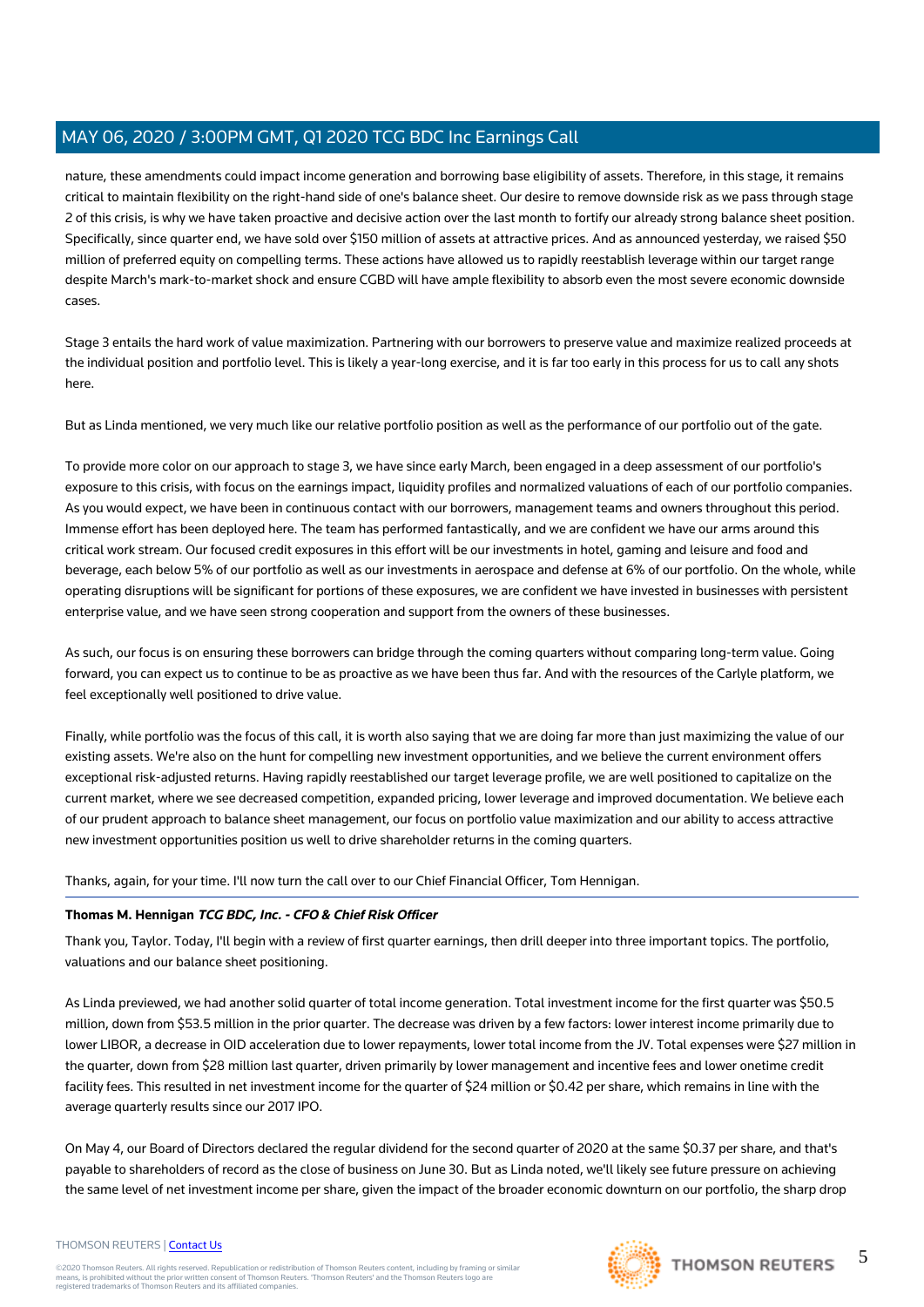in LIBOR since February, and lower levels of income typically tied to overall M&A and refinancing activity. We remain confident in the current positioning of our portfolio. But right now, it's quite frankly, too early to predict with certainty the duration and subsequent impact of the economic disruption. So at this time, we're not in position to give guidance on forward earnings, but expect to have a clearer picture by next quarter's earnings call.

Moving on to the JV's performance. The dividend yield on our equity was 11% in the first quarter, down from 13% from the past few quarters. Lower yields compared to prior quarters were driven by a few factors: declining LIBOR, lower OID acceleration from line of repayment activity, and our decision to run the vehicle at lower leverage, given the broader economic backdrop. Given the lower leverage of the vehicle, we expect the dividend yield to be in the 9% to 11% range over the next few quarters.

Regarding the overall portfolio, it's early days, but we're pleased so far with our performance. We've had a limited number of payment issues or material amendments, although we certainly anticipate this will accelerate in the coming quarters. Our dialogue with sponsors regarding future amendments thus far has been constructive. And we recognize, in many cases, both sides will need to contribute to the solution. Specifically, our expectation is that if borrowers require material concessions from lenders, the sponsors will be supportive with additional equity.

On to some of the metrics. In the first quarter, we added 1 new borrower to nonaccrual status. So total nonaccruals stood at 2.2% at fair value and 5.4% of cost. The weighted average internal risk rating remained 2.3. There's an inherent lag in when we'll see the impact of the pandemic flow through to our borrowers' financial results. Even when our borrowers report March quarterly results, we expect, in many cases, a somewhat muted impact of the current environment. So we're taking a closer look at our risk rating methods for the June quarter, with a view towards making it more forward-looking in effort to provide greater clarity and transparency.

On the valuations, our total aggregate realized and unrealized net loss was \$145 million for the quarter. The primary drivers were market yields and quotes. That contributed about 2/3 of the decline as yields gapped out by 300 to 400 basis points across both the large-cap and middle market. Across our portfolio of first lien loans, valuations declined about 5 points, while second liens were down about 10 points. In addition, we had some further markdowns on certain watch list deals with historical performance issues that were exacerbated by the current market environment. You'll also see a markdown on our equity investment in the JV. This was due to changes in our base valuation assumptions, such as the discount rate, default rate and reinvestment rate, but not underlying credit performance at the JV. So far in the second quarter, we've seen a rebound in market yields. However, we remain cautious of our macro outlook to anticipate further valuation and NAV volatility in the coming quarters.

I'll finish with a deeper dive into our financing facilities and liquidity. Total debt outstanding was about \$1.3 billion at quarter end, up about \$85 million from prior quarter, and statutory leverage was 1.58x, or closer to 1.50 after giving effect to excess cash that we opted to hold on the balance sheet at quarter end. At the beginning of March, we were tracking at the inside 1.3x by quarter end, well within our target range. But the combination of the mark-to-market impact on valuations, which alone contributed about 0.2 of a turn of leverage, combined with the higher revolver draws from our borrowers and our excess cash cushion resulted in leverage falling outside our target range.

That said, reducing leverage is one of our top priorities. And as both Linda and Taylor highlighted earlier, we've already made significant progress. Following the recent asset sales, our statutory leverage will be back inside our target leverage range on a net basis. And after factoring in anticipated debt repayment from the preferred equity proceeds, our net financial leverage, which reflects the preferred investment as true equity, given its conversion rights will be below 1.3x. Along with this recent deleveraging, unused commitments under our credit facilities plus cash will increase from \$320 million at quarter end to over \$400 million.

We believe this is more than sufficient flexibility to meet unfunded commitments to our existing borrowers, to protect the current portfolio of additional capital as required and to further weather mark-to-market declines.

In conclusion, we worked to aggressively manage leverage and solidify our overall capital and liquidity position, which positions us well for any challenges we may face over the next few quarters.

### THOMSON REUTERS | [Contact Us](https://my.thomsonreuters.com/ContactUsNew)

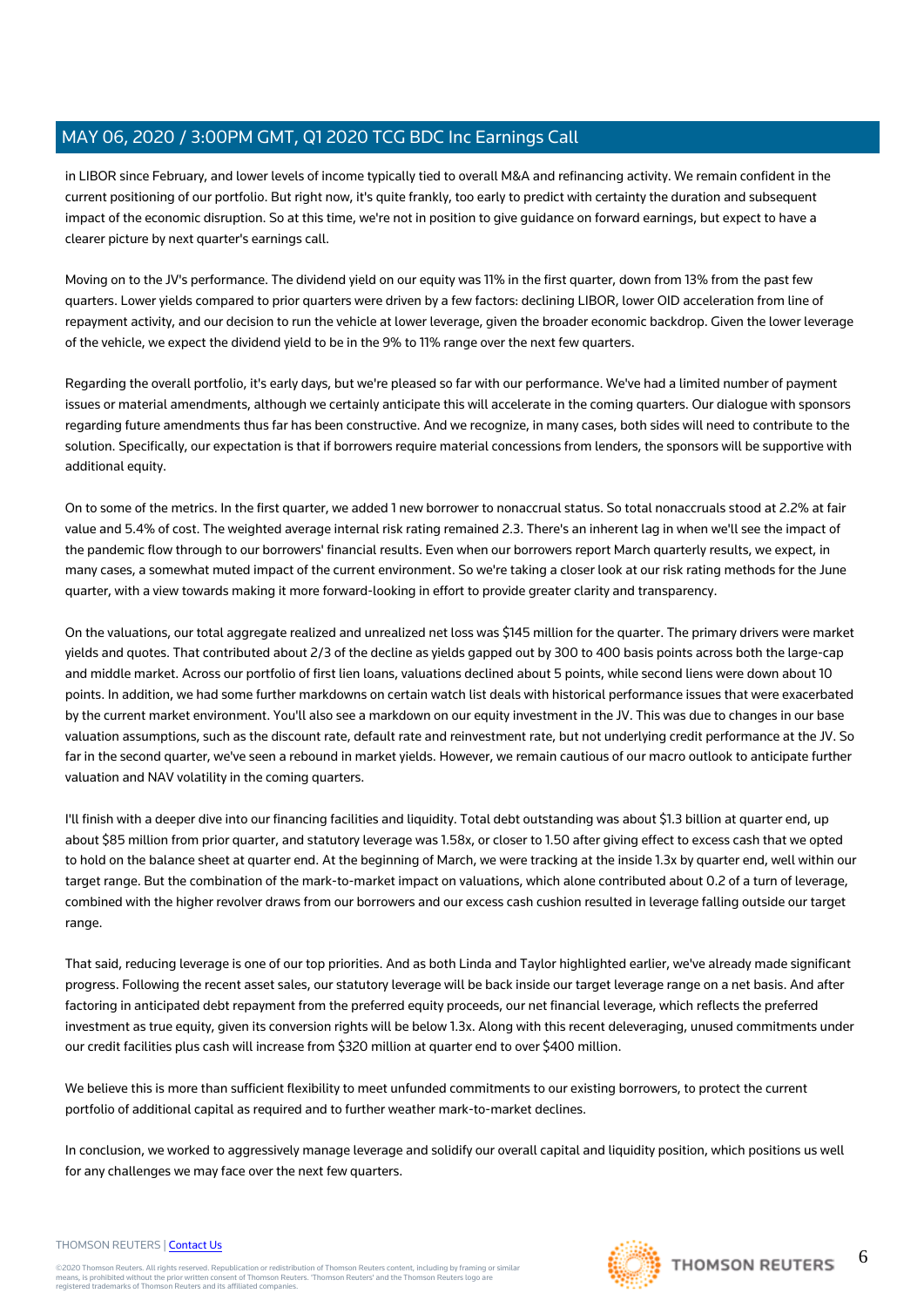With that, let me turn the call back over to Linda for some closing remarks.

### **Linda Pace TCG BDC, Inc. - Chairperson, CEO & President**

Thank you, Tom. I'd like to conclude by thanking each of you for joining our call this morning. We at Carlyle truly hope you and your families are healthy and doing well. Without a doubt, these are uncertain times. But our goal at TCG BDC is to work hard to ensure our portfolio and balance sheet are as well positioned as possible to manage through future volatility and take advantage of opportunities to deliver shareholder value.

With that, we're pleased to take your questions.

### **QUESTIONS AND ANSWERS**

### **Operator**

(Operator Instructions)

Our first question comes from the line of Rick Shane of JPMorgan.

### **Richard Barry Shane JP Morgan Chase & Co, Research Division - Senior Equity Analyst**

Look, the transaction -- the convert transaction is a very interesting transaction. It's a -- obviously, from a capital perspective and a period of uncertainty, very positive to have a capital infusion, even if it is at a cost, I think there's a benefit to buying insurance in this tape. It's also a very good signal that your affiliate committed and sees the value in the entity. But I am curious, from a governance perspective, how you thought about pricing both on the coupon and on the convert?

### **Taylor Boswell TCG BDC, Inc. - CIO of Direct Lending**

Rick, it's Taylor Boswell. Thanks for the question. We really are held to a standard that we transact on a very fair basis of the vehicle. And it's a standard that we take very seriously as both a company and a manager. And I'll tell you that we went through a very thorough process over the course of the month of April. And we looked at a lot of options, reviewing them in-depth with our Board.

And at the end of the day, everyone felt very comfortable that the capital that was being offered was on superior terms to what was otherwise available in the market. And what we did specifically is we took both reverse inquiry and sought feedback on what terms might look like for various other terms of financing, whether it be unsecured debt, convertible debt, rights offerings or otherwise. And ultimately, the Board concluded that this instrument was most favorable because it achieves the flexibility impacts you mentioned before, but also comes with a relatively low cost.

So if you compare it up against other alternatives, it's structurally attractive, meaning it has a PIK option for payment. It has no covenants. It has a long duration. Those characteristics not generally available in the other financings offered in this market. And then economically attractive with a dividend rate well inside of the common and a strike price up 30% versus the last close and over 50% versus the VWAP. And so ultimately, we think the construction of the instrument really demonstrates plainly that it's conducted on a favorable basis for CGBD shareholders relative to other financing alternatives.

### **Richard Barry Shane JP Morgan Chase & Co, Research Division - Senior Equity Analyst**

Yes. Look, I think that's all totally fair. And there's one thing I hadn't even thought about until you started answering the question, which is that having a transaction executed without any perceived overhang in the market in a period of volatility is another advantage as well in terms of being able to do that with a higher degree of secrecy.

### **Taylor Boswell TCG BDC, Inc. - CIO of Direct Lending**

Yes. I mean, we really spent a lot of time, as I said, chasing all the alternatives we've seen, unsecured debt, rights offerings and the like.

And really, in terms of flexibility and nothing matches an equity instrument, ultimately, and the dilutive impact of this transaction is far less than the other equity raise alternatives that are available in this market. So I think it became pretty clear for our Board and the



7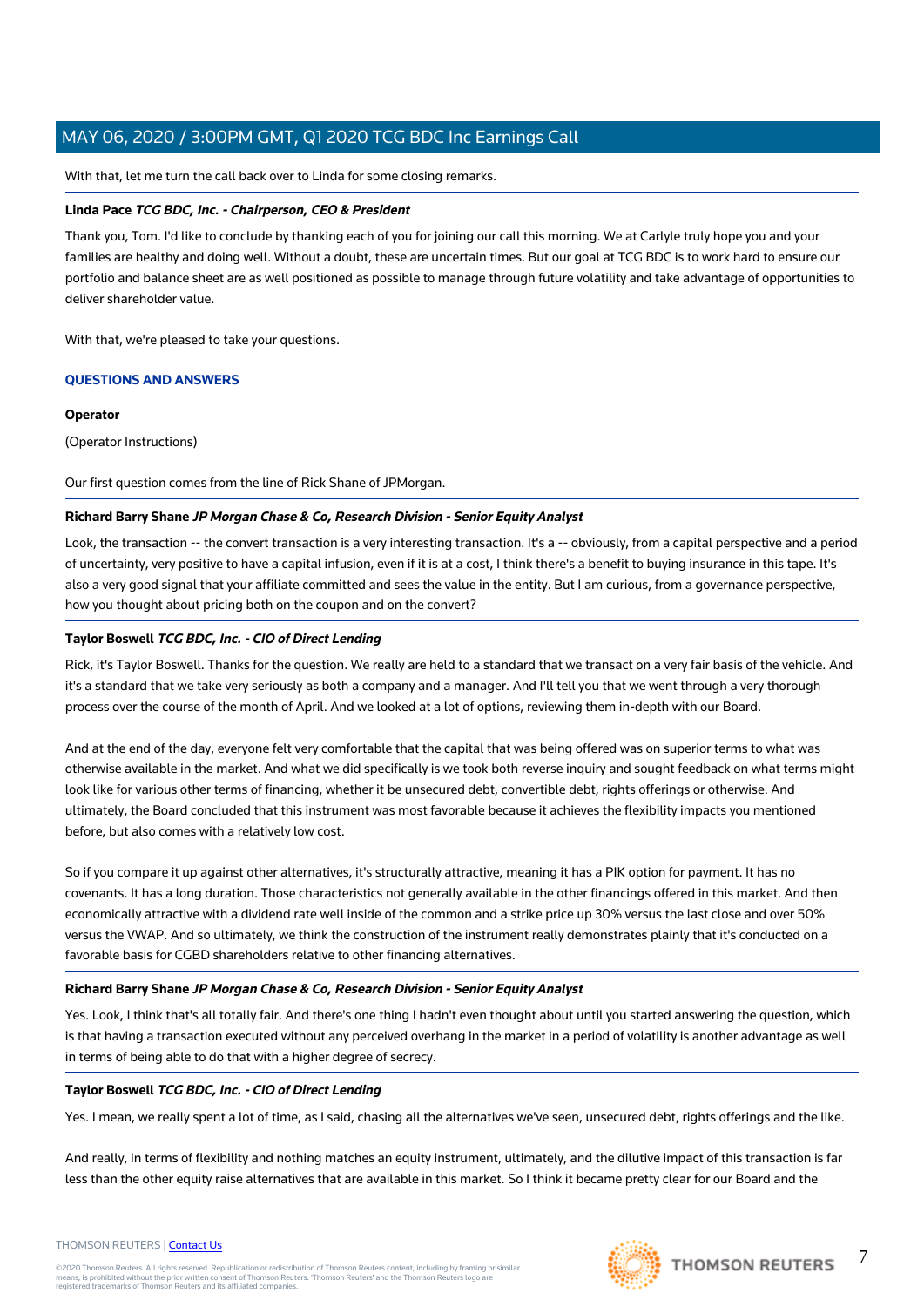independent members of our Board as we work through the process that this would hit the flexibility goal and sort of be an optimal economic outcome for the shareholders.

### **Operator**

Our next question comes from Arren Cyganovich of Citi.

### **Arren Saul Cyganovich Citigroup Inc, Research Division - VP & Senior Analyst**

I was wondering if you could talk a little bit about how portfolio companies performed in April, end of March, obviously, it's quite a bit different than the end of April. And whether or not you've had any chance to look at the financial performance and the ability for them to pay at this point in the quarter?

### **Thomas M. Hennigan TCG BDC, Inc. - CFO & Chief Risk Officer**

Arren, it's Tom. So far, it's a little early in terms of receiving any second quarter results. What we can say is we're in very close dialogue with our borrowers and our sponsors regarding their liquidity forecasts. And in most cases, I'd say that the initial blush from the sponsors and companies in a lot of cases is, hey, here's our liquidity forecast. In a lot of those cases, as we receive subsequent updates, those forecasts are looking better as the company is really focus on the liquidity positions. In terms of actual financial performance, it's a little bit early. I think we're going to get a more significant round of -- we'll get the March financials for many borrowers in the next week. And I think it's a little bit early in terms of April results. But I think that our borrowers are very much focused on liquidity.

And so far, I think they're making good strides to manage costs, to manage liquidity. And we certainly anticipate that in terms of asks, we had a limited number of amendments at the end of the first quarter. We anticipate that that's going to likely accelerate in the next six weeks as we head into the June time frame and borrowers, even if they have liquidity, they may be looking for some relief to create additional liquidity to get through the current market environment.

### **Arren Saul Cyganovich Citigroup Inc, Research Division - VP & Senior Analyst**

And what type of amendments are you willing and able to provide to the company? We -- I cover a pretty broad cross-section of companies and consumer finance, obviously, are giving a lot of deferrals in moratoriums and payments, commercial is a little bit more focused on the individual opportunities, but there's still banks are giving deferrals as well. What's your ability to work with the borrowers to help provide some relief?

### **Thomas M. Hennigan TCG BDC, Inc. - CFO & Chief Risk Officer**

Yes. We have, I'd say, significant flexibility to work with our borrowers. And certainly, we're shoring up our liquidity position capital structure. In the last month, we were even better. We went from a good position to an even better position, not knowing to what extent our borrowers are going to ask for amendments, whether it be for PIK amendments or covenant relief, so what we're looking for in our amendment conversations is a fair deal. And for example, if a private equity sponsor is going to write a significant check to support liquidity, then we'll obviously be more likely to offer or to be agreeable to a PIK amendment where, let's say, for a short amount of time, we will convert some of our cash interest into PIK. And then that's the way we see some of these liquidity situations where companies are more strained. Where if the sponsor is going to support the business, we think the lenders should be part of the solution, and we're certainly willing, capable and have the flexibility to offer an amendment where we would take some of our interest in PIK.

### **Arren Saul Cyganovich Citigroup Inc, Research Division - VP & Senior Analyst**

And how do you treat that from a nonaccrual perspective, if you give them an amendment to change to PIK for a short period of time that doesn't put that particular loan on nonaccrual status?

### **Thomas M. Hennigan TCG BDC, Inc. - CFO & Chief Risk Officer**

That's correct. It would be situation by situation, but certainly, to the extent we have a private equity sponsor who's supporting the business, that's putting a stake in the ground in terms of where they see equity value where we see equity value in the business. And it will also factor in as we look at those situations as what's our long-term view of the business. And if we're current on payments, there's no payment default. And we believe that we will have full recovery on the loan. And that's a situation where those loans would - irrespective of the PIK status, those would not be on nonaccrual.

# **THOMSON REUTERS**

8

### THOMSON REUTERS | [Contact Us](https://my.thomsonreuters.com/ContactUsNew)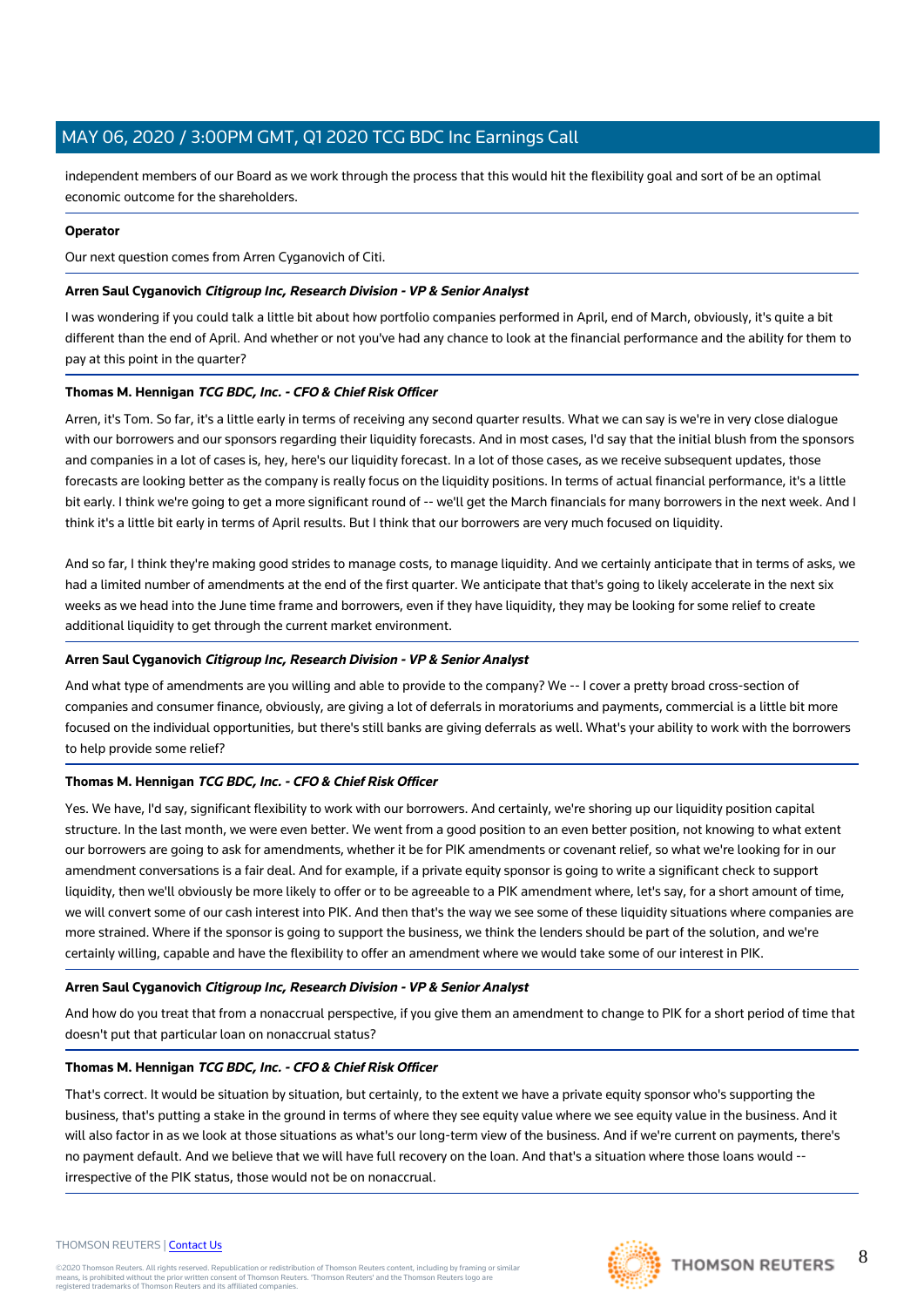### **Operator**

(Operator Instructions) Our next question comes from the line of Finian O'Shea of Wells Fargo Securities.

### **Finian Patrick O'Shea Wells Fargo Securities, LLC, Research Division - VP and Senior Equity Analyst**

I hope everyone is doing well. I first want to go back to the convert. Forgive me, I missed the beginning of the call. And appreciating that the terms are better than market terms out there for sure. I'm -- what's curious to me is the conversion premium, how you arrived to that? Is this based on any sort of market rate? Or is it balanced in conjunction with the terms and spread? Or just any color you'd give on why -- I think it was a 57% average premium you used.

### **Taylor Boswell TCG BDC, Inc. - CIO of Direct Lending**

Fin, it's Taylor. Really, we pulled through a lot of comparable transaction work, whether they be corporate converts, financial converts and we've received some indications over the course of the month of April of where people would be willing to transact from a conversion premium perspective. And without digging too far into the details, what I would say is as a comp versus financial converts, BDC converts and what we were able to see as indicative terms over the last month, these conversion premiums are well outside of what the market would have otherwise asked for. So I think we feel pretty comfortable with this level. And to your point, to the prior point, I mean I think embedded in here is, hopefully, a strong message for the shareholders of both the support of Carlyle of the vehicle, but also Carlyle's view of value ultimately in the stock.

### **Finian Patrick O'Shea Wells Fargo Securities, LLC, Research Division - VP and Senior Equity Analyst**

I appreciate that. And on the case where you don't reach that share price, would you plan to deleverage, to redeem that? Or is there any other sort of scenarios that you're able to work with between the BDC and the parent if it comes time? And do you think you'll still want to maintain that capital, prolong it or pay it down?

### **Taylor Boswell TCG BDC, Inc. - CIO of Direct Lending**

Our intention here is for this to be a long-term investment in the vehicle. And you'll see when you peel into the details of the instrument, that it has a put right in year seven. So it is well outside of our other financing maturities and the like. And what you'll also see is that put right is settleable and likely to be settled in the form of equity. And so that's one of the key reasons that underpins what Tom referenced before, which is our view is that really, this is an equity instrument in the capital structure. And while the '40 Act considers this as leverage under that definition, pretty much by any other standard, it's an equity instrument that we expect to be settled with equity. So that's how it's constructed in that respect, Fin, but a long-term investment in the vehicle and that is the intention and the structure.

### **Finian Patrick O'Shea Wells Fargo Securities, LLC, Research Division - VP and Senior Equity Analyst**

Got it. I appreciate it. I didn't catch that earlier. Just another -- just one more for Tom. The SPV balance had come down a little. Are you able to give any color on how that came about? Was it a repay? Or did you pay down with cash?

### **Thomas M. Hennigan TCG BDC, Inc. - CFO & Chief Risk Officer**

I think it was a combination. I don't think it was a decided markdown or sorry, pay down in that position. Yes. And that balance, I think it was a combination of repayments or loans just in managing our balance sheet amongst our various credit facilities kind of loans moving in and out of that vehicle. Overall -- on the total outstanding size.

### **Finian Patrick O'Shea Wells Fargo Securities, LLC, Research Division - VP and Senior Equity Analyst**

Okay. And then just one final one, if I may. I apologize if I missed this as well. The middle market MMLC, any -- it seems like you're keeping the dividend at a reasonably consistent range, a little bit down. Any -- is it -- just looking in the surface, they were both pretty much equity positions, the mezz loan and the sub and interest. Does this materially short -- I assume this was in some respect a conservative move, right? Can you tell us like what that does for the BDC or the MMLC?

### **Thomas M. Hennigan TCG BDC, Inc. - CFO & Chief Risk Officer**

Yes. What you see, this is similar to what we did at the end of 2018 when the market dislocated to a lesser extent. We opted to run the vehicle at a lower leverage level. So effectively with the materially lower leverage level, you're right, the total investment is the same, but we really -- there's a higher level of equity and lower mezzanine, so that's why you'll see beginning in the second quarter kind of a flip

### THOMSON REUTERS | [Contact Us](https://my.thomsonreuters.com/ContactUsNew)



9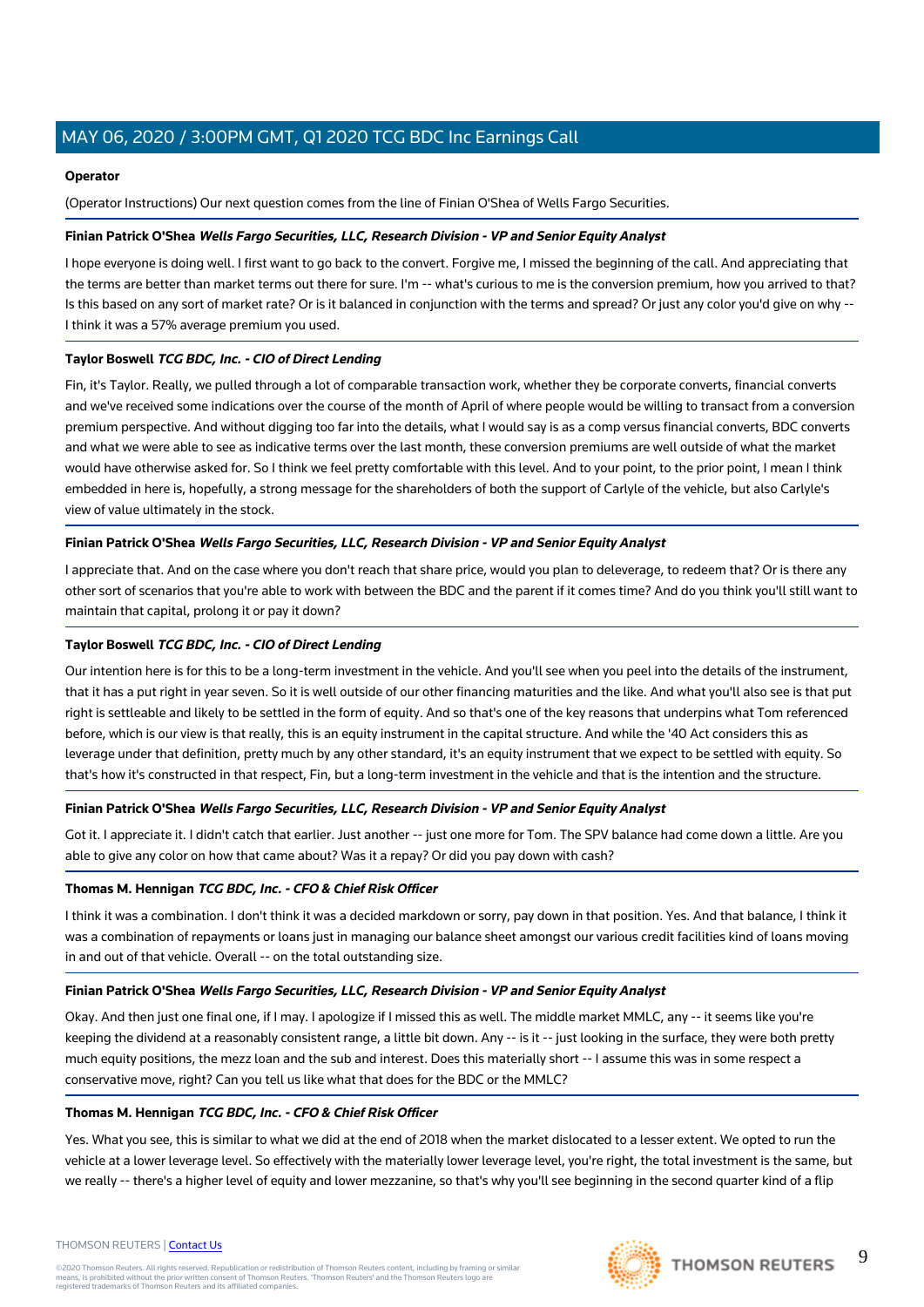where the mezzanine, which is pay down 0 will be much lower income, but you'll see the dividend from the JV be higher as it just -- as there's more income, but on a higher equity base, and that's why you see that the yield that we've had in the 13% range will now be a lower yield percentage but a higher dollar number for the dividend yield.

In the aggregate, we see the dollar amount coming down somewhat. And one of the things with the JV earnings, at least in the near-term is for the most part, our liabilities are tied to 90-day LIBOR. And just based on some anomalies in that market, the resets on a lot of our contracts in early April time frame were at higher level than where LIBOR is today. So we'll see a little bit of pressure, particularly based on LIBOR, more pressure than the simple rates would dictate the market, the rates having down in the market, just based on the timing when we reset some of our rates, you'll see a little bit of depressed earnings, particularly in the second quarter that'll contribute to overall lower JV income for the second quarter.

### **Finian Patrick O'Shea Wells Fargo Securities, LLC, Research Division - VP and Senior Equity Analyst**

And does your -- when you pay down, sort of say, pay down the MMLC, the mezz you provide is a form of a revolver, right? And we're just looking at the language there. Does that automatically convert to sub interest? Or do you sort of have a choice there? Or do you get what I'm asking?

### **Thomas M. Hennigan TCG BDC, Inc. - CFO & Chief Risk Officer**

The calling equity is a Board decision, so it's a 50-50 vote between the 2 members of the JV. Our BDC and PSP.

### **Operator**

Our next question comes from Ryan Lynch of KBW.

### **Ryan Patrick Lynch Keefe, Bruyette, & Woods, Inc., Research Division - MD**

And I hope you guys all are doing well. Apologize if I missed this in the beginning, I hopped on a little late. But can you speak to both the securitization that you guys have on your balance sheet as well as the securitizations in your middle market credit fund regarding your comfort with some of the covenants of those, specifically the CCC bucket or the OC cushion given the dramatic kind of swings we've recently had in the market?

### **Thomas M. Hennigan TCG BDC, Inc. - CFO & Chief Risk Officer**

Sure, Ryan. It's Tom. First, I'll start with the one -- the vehicles at the JV. Those are easier. Those are both static CLOs. So no issues at all with those vehicles in terms of various tests just based on the static nature. On the BDC's on balance sheet CLO, key points on that vehicle is, given that's a traditional middle market CLO, you have much higher CCC baskets, it's about 17.5% versus your regular broadly syndicated deal that would have 7.5%.

So no doubt, we're seeing CCC sensitivity just like the broader market, but we've got such a much larger bucket and we have much more insulation from CCC issues because it's a traditional middle market CLO. And then from an OC test perspective, we've got -- we've run some sensitivities on that. We have significant cushion before we have to worry about any OC or other key covenant tests.

### **Taylor Boswell TCG BDC, Inc. - CIO of Direct Lending**

And I think, Ryan, it's Taylor. What I might just layer in is we've chosen to run our balance sheet with a very diversified funding structure, so sort of using each of the tools available to us. And we've liked that mix very much. And it's performed very well for us through this crisis and continues to perform. So hopefully, what you're also hearing from us on this call is we do have a view that the world is very uncertain. And we have a -- we're really prioritizing, we're removing downside over the alternative of trying to pin a base case and absolutely optimize. And so you've seen us take these actions over the course of the last month with some selective asset sales, with the convert raise to really take what was a very good position from a liquidity perspective, and fortify it and drive ourselves back into our target leverage range, which we're happy to be at right now. And also have a bunch of flexibility to accommodate for any number of scenarios that might play out from here. So I guess that's a long way of saying, we're not seeing those kinds of issues in our financing vehicles today. We're not anticipating them with what we see, but we are making sure all of our bases are covered given the absolute level of uncertainty in the marketplace.

### THOMSON REUTERS | [Contact Us](https://my.thomsonreuters.com/ContactUsNew)

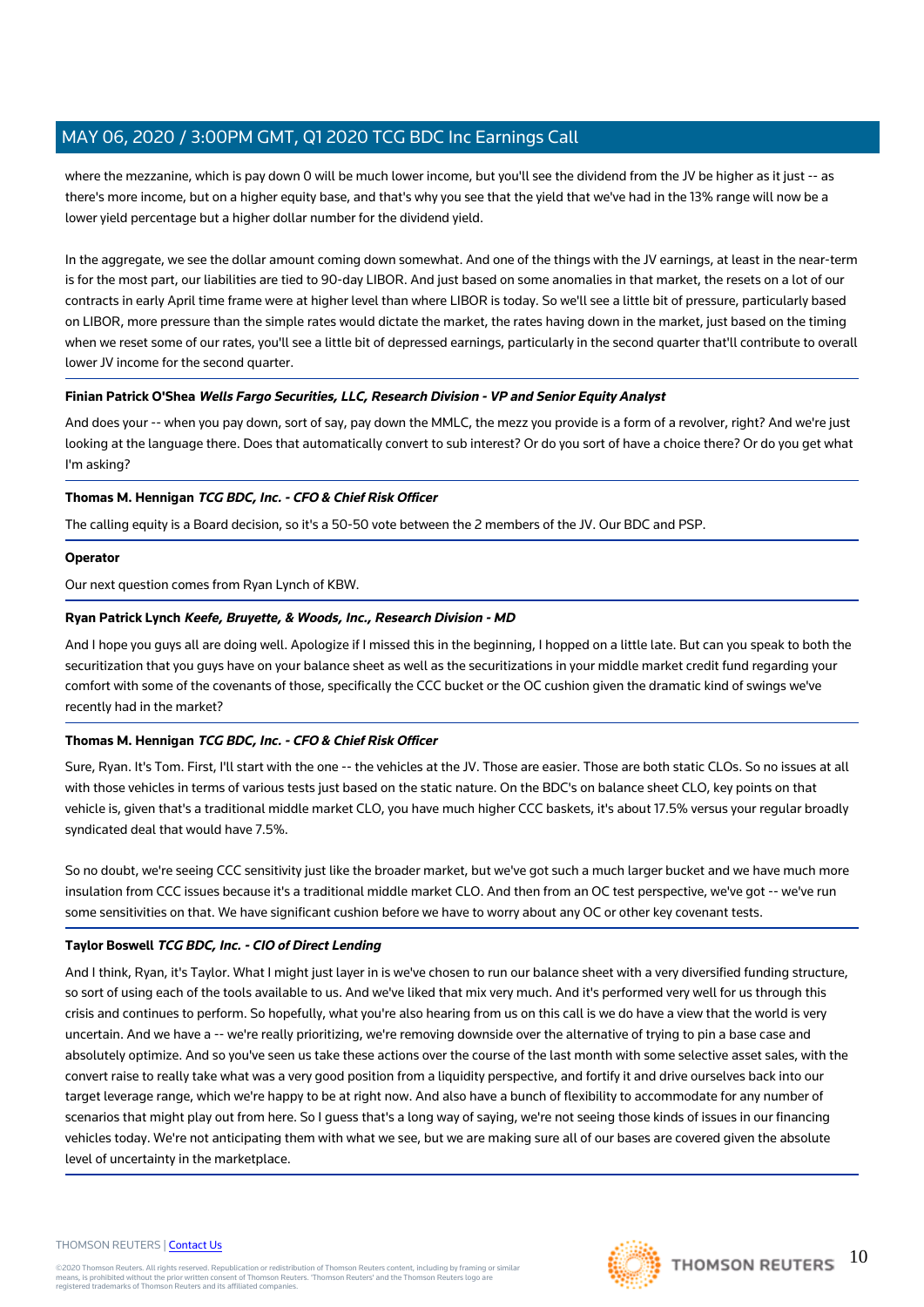### **Ryan Patrick Lynch Keefe, Bruyette, & Woods, Inc., Research Division - MD**

Okay. And then with your preferred that you issued, I believe it has a 7% coupon in cash or 9% of coupon in PIK. Have you guys determined or maybe you said this and I missed it, have you guys determined whether you guys are going to pay that in cash? Or do the 9% PIK yet?

### **Thomas M. Hennigan TCG BDC, Inc. - CFO & Chief Risk Officer**

The Board hasn't made a determination yet for the coming quarter.

### **Ryan Patrick Lynch Keefe, Bruyette, & Woods, Inc., Research Division - MD**

Okay. And then on the asset sales that you made, in April, I think you said over \$150 million. I guess, how is that determined of what assets you were going to sell? Were those more liquid loans? And then also, I would think that the loans if you're getting attractive prices to exit those on, some of the stronger ones that are closer to par, are going to be some of the more well established, better performing recession-resistant loans in this environment. And if that's the case, then you're kind of selling off some of your best assets and I believe in some, I think, the -- I know it's a small portion, but some of the more troubled assets on your book. So can you just talk about the 150 -- over \$150 million of asset sales, how were those selected and I guess, how those assets were selected?

### **Taylor Boswell TCG BDC, Inc. - CIO of Direct Lending**

Yes. It's Taylor again. The assets we sold were representative assets amongst our first lien book, I would say, in the portfolio, in line from a leverage and yield perspective and generally pretty diversified by sector. So I don't think that the net result of those \$150 million of sales out of the \$2 billion portfolio is any sort of significant skewing in the risk factors in the book. And they weren't actually, the preponderance of them were not liquid loans or BSL loans. They were mainly traditional middle market credits, which we're really, really pleased by and we've got a well-developed capital markets capability at Carlyle credit and it lets us find liquidity and good bids, even in very challenging markets. So those assets that we did sell some a shade below, some a shade above our 3/31 marks. But generally, in line and attractive. So I think we feel good about that activity and don't feel like we either priced a significant amount of NAV or skewed the risk in the book as a result of those actions. Okay.

### **Operator**

At this time, I'd like to turn the call over to Dan Harris for closing remarks. Sir?

### **Daniel F. Harris TCG BDC, Inc. - Head of IR**

Thank you, all. We appreciate your time and attention this morning, and we hope you and your families stay safe and happy. Please call Investor Relations directly or we will contact you after the call with any follow-up questions.

Thank you very much. We look forward to talking to you next quarter.

### **Operator**

Ladies and gentlemen, this concludes today's conference call. Thank you for participating.

You may now disconnect.